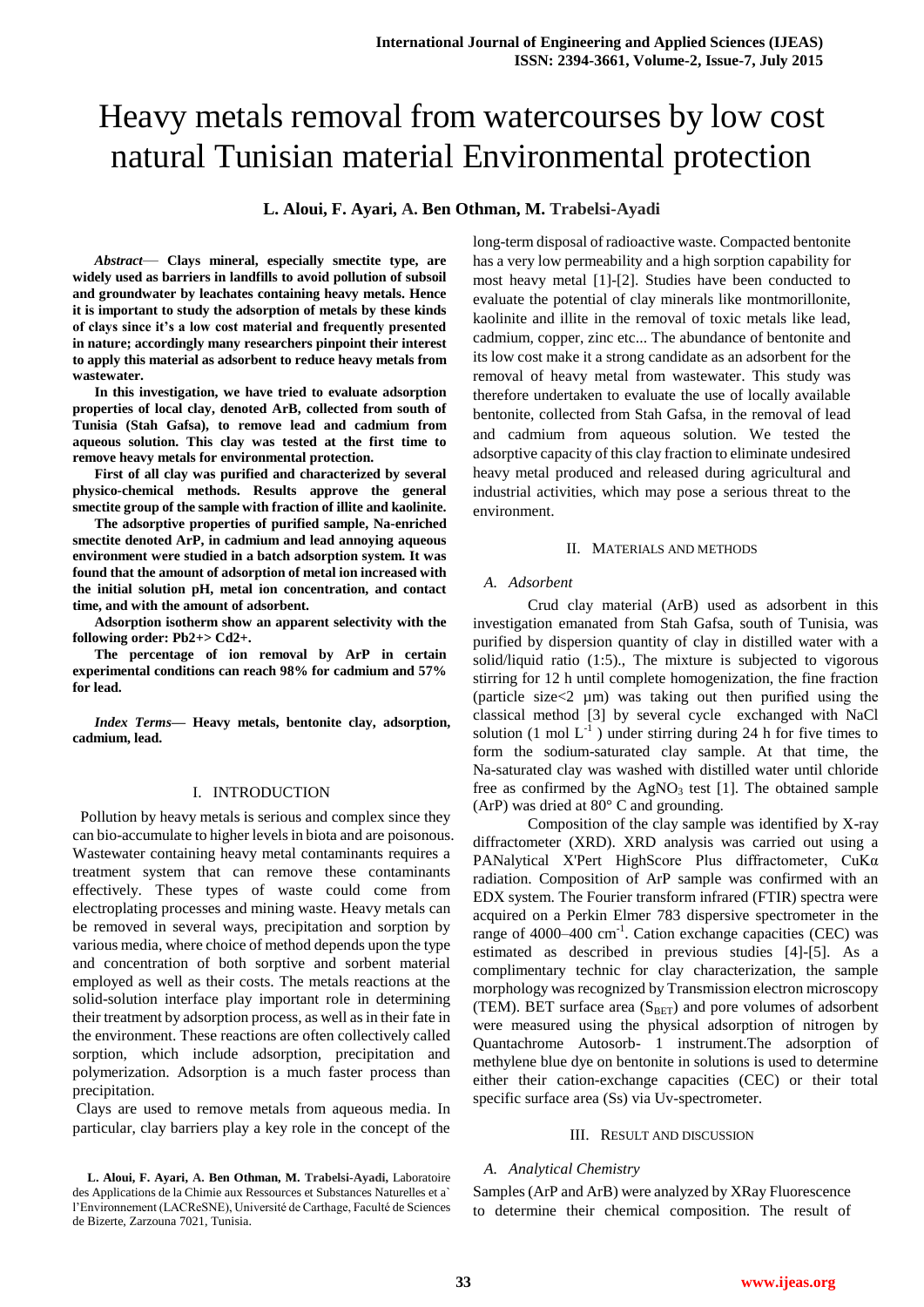| % $M_{x}$<br>$O_v$ | SiO <sub>2</sub> | $Al_2O_3$ | Fe <sub>2</sub> O <sub>3</sub> | CaO   | MgO   | $K_2O$ | Na <sub>2</sub> O |
|--------------------|------------------|-----------|--------------------------------|-------|-------|--------|-------------------|
| ArB                | 53.342           | 15.421    | 8.213                          | 4.614 | 4.754 | 1.326  | 0.754             |
| ArP                | 45.511           | 15.13     | 9.583                          | 4.383 | 3.477 | 0.966  | 0.994             |

chemical analysis for clay composition is shown in table I. *Table I: Chemical composition (wt %))*

# *B. X-ray diffraction*

The crystalline structure of the clay sample, before and after purification, identified by XRD measurements (fig. 1 and fig 2) showed that clay is composed mainly of smectite, kaolinite, illite, and quartz. The smectite is deduced by the appearance of peaks at 14.11Å on the normal diffractogram of the raw sample which was displaced to 12.55 Å after purification and which was enlarged on the glycoled diffractogram to 17.73 Å. The presence of kaolinite is proved by the appearance of peaks at 7.14 and 3.57 Å on the normal and glycoled diffractograms. These peaks disappear in the sample heated at 600°C during 2 h. The appearance of peaks at 4.25 and 3.34 Å marked the presence of quartz and peaks at 10.38 and 2.56 Å marked the presence of illite [6]–[7]. Heating the sample above 600°C collapses the interlayer spacing at 9.90 Å this data support the clay smectite group. data support the clay smectite group.



*fig.1: X-ray diffractogrammes of ArB and ArP*



*Fig. 2: Oriented diffractograms of Arp material: LN: normal; LC: heated for 2 h at 600°C; LG: glycoled*

## *C. Infrared spectra*

As shown in fig. 3, the typical absorption band at 3644 cm<sup>-1</sup> is assigned to the stretching vibration of AlOH and

SiOH. Band at  $3422 \text{ cm}^{-1}$  was due to the stretching vibration of H2O, proved the smectitic nature of clay. The attributions of absorption in the range of  $469-1129$  cm<sup>-1</sup> were due to Si–O–Si and Si–O–Al bending and stretching.

Bands at 697 cm<sup>-1</sup> characteristic of quartz disappear in the spectrum of the purified clay.



**Fig.3:** Infrared spectra of crude and purified sample

## *D. CEC Ss and Specific charge density*

Experiments results of SBET, Ss and CEC of clay samples are shown in Table II. After purification theses values increases which suggest that the clay sample used belong to smectite group.

Data of the specific charge density ( $\sigma = \frac{CEC}{Ss}$ ) of the raw and purified sample have a lower value ( $\sigma$  <1méq.m-2) suggested that this clay is swelling. This result reminded that of Lefebvre et al (1987) [8]

*Table.II: Most physical propriety of claysample*

| Sample | $S_{BET}(m^2/g)$ | $Ss(m^2/g)$ | CEC(meq/100g) | Specific<br>charge<br>density: $\sigma$<br>$(m\acute{e}q.m^{-2})$ |
|--------|------------------|-------------|---------------|-------------------------------------------------------------------|
| ArB    | 72.3             | 507.12      | 63.4          | 0.125                                                             |
| ArP    | 102.9            | 760.68      | 93.6          | 0.123                                                             |

#### IV. SORPTION EXPERIMENTS

The heavy metal (Pb and Cd) sorption experiments were conducted by bentonite clay minerals. Two kinds of sorption (ion-exchange and adsorption) equilibrium experiments were carried out with ( i ) raw bentonite (ArB) containing mainly  $Ca^{2+}$ ,  $Mg^{2+}$ , Na<sup>+</sup>, and K<sup>+</sup> as exchangeable cations and ( ii ) completely Na-saturated bentonite (ArP). The heavy metal stock solutions were prepared by dissolving  $Pb(NO<sub>3</sub>)<sub>2</sub>$ and CdCl<sub>2</sub>2,5H<sub>2</sub>O (obtained from Aldrich-Sigma chemical company and their purity is higher than 99% and used without further purification)

## in demineralized water.

The study was performed at room temperature and the closest to the treatment of industrial waste water requirements. The  $Pb^{2+}$  and  $Cd^{2+}$  solutions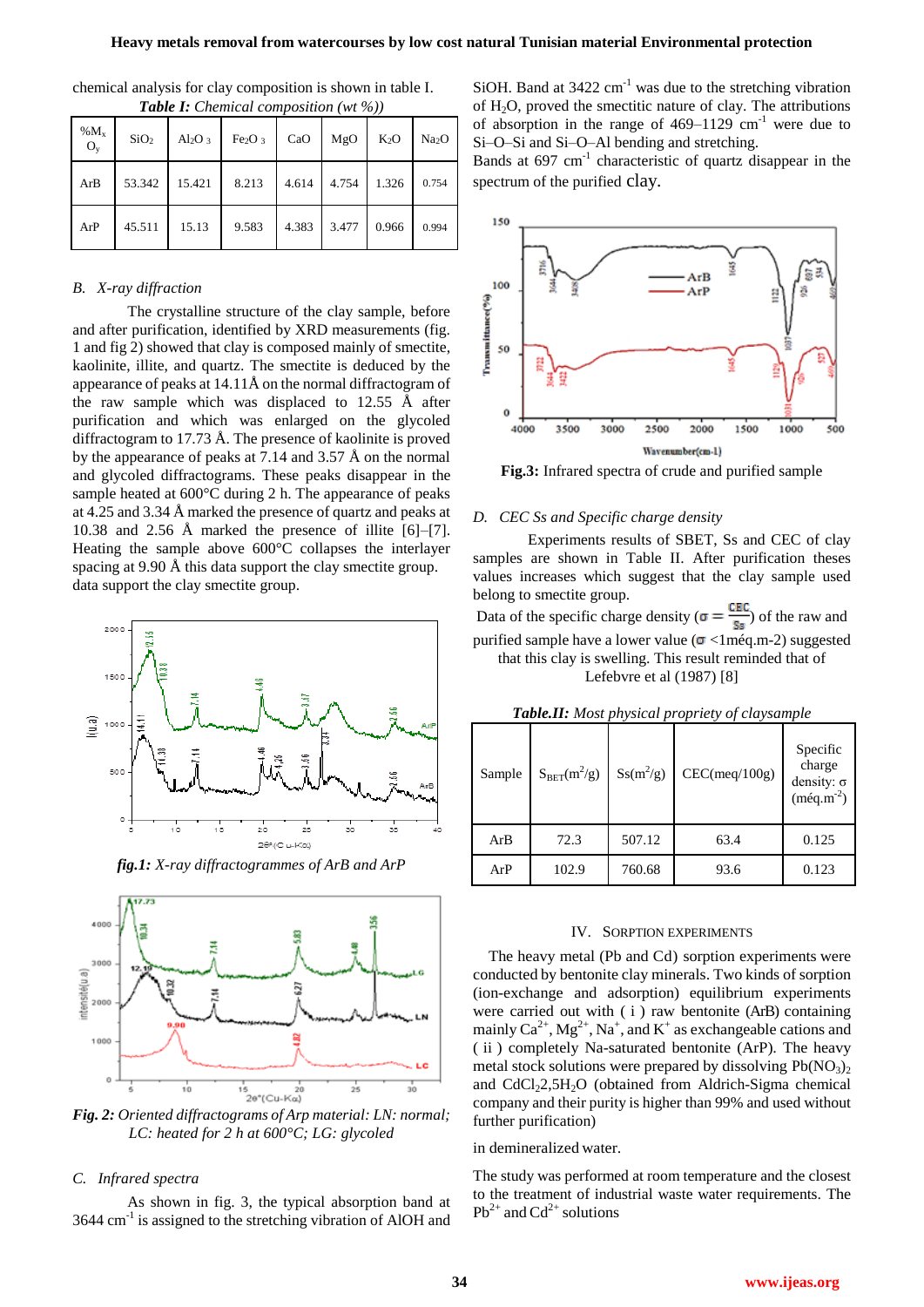80min.

at different concentrations (from  $10^{-3}$ M to  $10^{-4}$  M) were prepared by diluting the stock solutions. The pH value of these initial stock solutions was 5.8 [9].

All metal sorption studies were performed using atomic absorption spectrophotometer. A variable metal concentration was equilibrated with an amount of an air-dried clay mineral sample, placed in 50 mL polyethylene centrifuge tubes. The mixture was shaken on a reciprocating shaker operated at a room temperature of 25°C for 1 h. Previous time-course studies indicated that this length of time was adequate for the solutions to achieve equilibrium stage [9].

After shaking, the supernatant was separated by centrifugation at 5000 tr/ min<sup>-1</sup> for

The amount of adsorbed metals was taken as the difference between the amount added initially and that remaining in 20 min, and analyzed by Atomic Absorption Spectrometer (A.A.S vario'Analytic Jenaprime').solution after equilibration, the pH of the reactions mixtures at the end of the equilibrium time were measured. All measurements were run in duplicate.

## *A. Kinetic studies*

The adsorption experiments were carried out using a 0.2

meq/L solution of lead or cadmium. 50 mL of each solution were added in a glass flask with 0.1 g of Na saturated bentonite (ArP), and then putted in a shaker at a constant stirring. Temperature and pH were kept constant at 25 °C and 5.8, respectively The kinetic experimental data was obtained when each flask was removed from the shaker at different contact times (0-120 min), the solution was centrifuged and the cations in the supernatant was analyzed. The amount of cation removed  $(Q_{ads})$  was calculated. As can be seen in fig. 4 equilibrium was reached after 80 minutes, the majority of cadmium and lead was removed after this length of time. A



more pronounced plateau is related to the isotherm after

# *B. Sorption isotherms*

Clay minerals cover a diversity of surfaces which exhibit electrical charge properties having a strong influence on the sorption of ionic and polar species. The charge on the surface of the soils must be counterbalanced in the aqueous phase to maintain electroneutrality. As a result, electrical double layer exists at the clay/water interface. On the one hand, the clay mineral was tested in its crud form (ArB), so, in the electrical double diffusive layer, Na+, Ca2+, Mg2+, K+, etc... elements were expected in both the Stern layer and the diffusive layer. On the other hand the clay mineral was tested in purified form (ArP), after Na saturation, therefore, in the electrical double diffusive layer Na+ element were expected in both the Stern layer and the diffusive layer

As example if Pb2+ is considered as a competing ion, the electrical double diffusive layer can be illustrated as shown in Fig. 5.a and fig 5.b for ArB and ArP repectively.



fig. 5 Descriptive illustration of Pb2+sorption ions on: (a) raw bentonite (ArB) and (b) Na saturated bentonite (ArP)

The isotherms were constructed taking into account the equilibrium time obtained by the kinetic data. As seen from the plots given in fig. 6, the sorption of  $Pb^{2+}$  and  $Cd^{2+}$ exhibit almost the same behavior, except their adsorbed amounts at equilibrium. The affinity sequence is  $Pb^{2+} > Cd^{2+}$ . In the investigated concentration range it was observed that  $Q_{ads}$  could estimate  $Q_{ads}$  max close to 2.5 CEC experimental data for lead ions yet it reach only CEC for cadmium ions. In all cases lead ions are more sorbed than cadmium ions ( $\approx$  95% of Pb was removed). This result can be confirmed by those of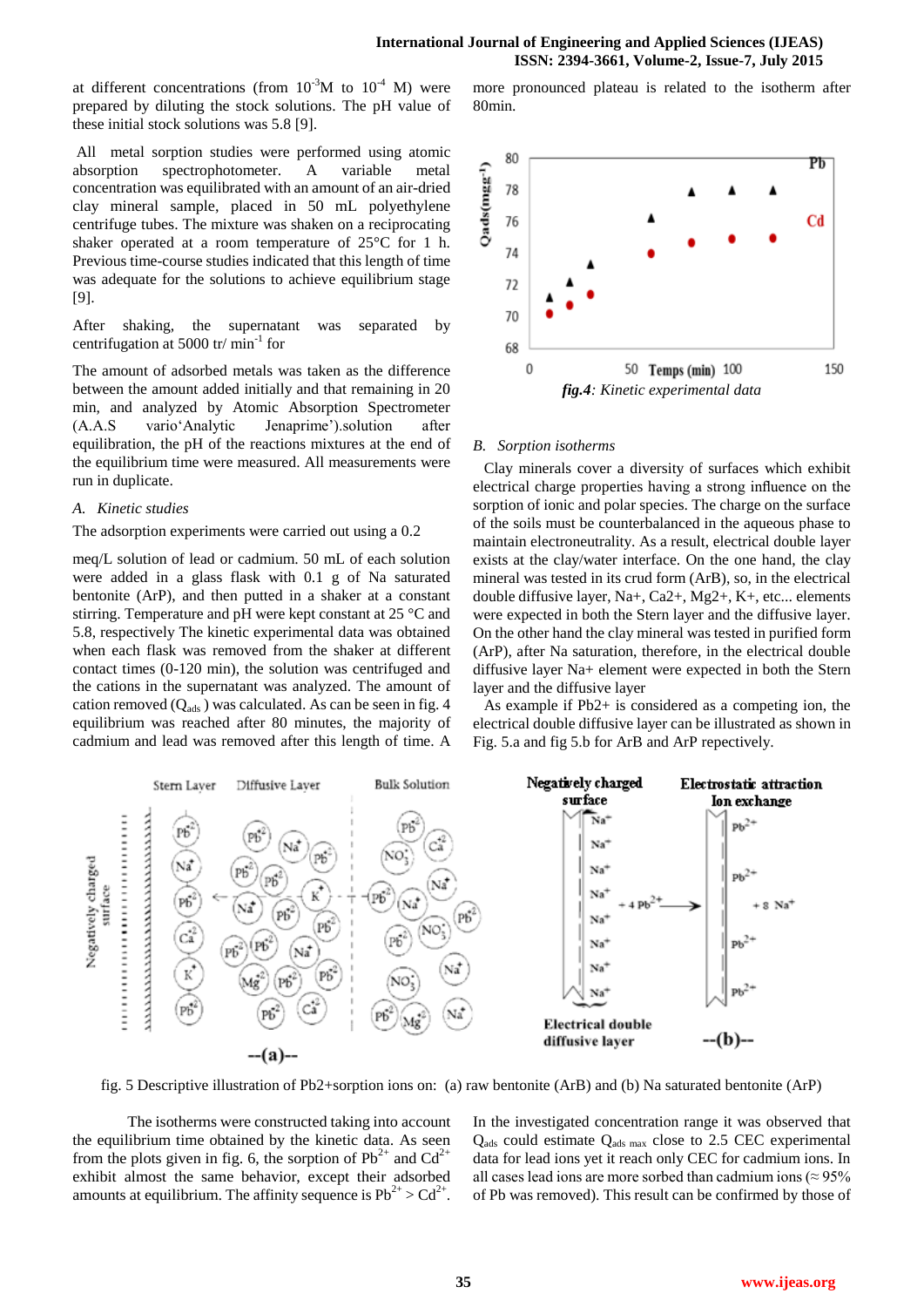Kinraide and Yermiyahu (2007)[10]*;* they demonstrate that metals clay affinity depends notably on the ionic radus of metal cations.

According to Coulomb's law, the exchange affinity increases with the valence of the ion and at equal load, the cation having the largest non-hydrated radius is preferentially adsorbed [10-11]. This information confirms the order of selectivity found in our study (Pb<sup>2+</sup> ion radius (0.12 nm) > Cd<sup>2+</sup> ionic radius (0.097 nm)) lead is more adsorbed by ArP then cadmium. In another hand, adsorption reaction, causing the formation of internal sphere complex witch can be described by the following process [11]:

$$
M^{2+} + H_2O \Leftrightarrow MOH^+ + H^+ \tag{1}
$$
  

$$
\equiv S-O^+ + MOH^+ \Leftrightarrow \equiv S-O-M-OH \tag{2}
$$

(S=Surface, M= metal)

determines the efficiency of the adsorption of various metals, specific adsorption increases as the  $pK_a$  value decreases ( $pK_a$ of the constant equilibrium of the hydrolysis reaction (1)). This comment confirms the order of selectivity for lead and cadmium in this investigation, we noted that  $pK_{Pb} = 7.7$  $pK_{Cd} = 10$ .



**Fig.6:** Order of selectivity ([Metal] = initial  $10^{-3}M$ )

Measuring the final pHs of the suspension after a contact time of 80 min (ArP/metal aqueous solution) can give good information for revealing the above comments. We reported that the final pH values of recuperated suspension ranged between: 6.5–7.2.

Therefore, increase in lead adsorption was also attributable to the hydrolysis reaction and to the increase in Pb hydroxil species in solution. Because the  $Pb(OH)^+$  ion is monovalent, the energetic barrier that must be overcome when it comes closer to the surface of the particle is smaller than in the case of the Pb<sup>2+</sup> ion. In spite of the fact that at low pH the amount of  $Pb(OH)$ <sup>+</sup> corresponds to a small proportion of the Pb species in solution the adsorbed amount increases with

pH because the hydrolysis reaction is continuously processed and the colloid surface may have an accelerating effect on that reaction. Furthermore, as pH increases, hydrogen ions are released, which favors Pb adsorption at the colloid surface. From the diagrams speciation of cadmium (fig.7) we suggest that, in the pH range studied,  $Cd^{2+}$  species is the most pronounced one with negligible amount of complexes. Such differences as well as the nature of the cation may influence in the ion removal. Cadmium is less electronegative than lead and, as a consequence, less attracted to the chemisorption sites witch explain, in all cases, why lead ions are more sorbed than cadmium ions. ArP should have a high affinity for Pb.



To finish these results concord with those of Barrow [13], he suggested that although most of the more abundant soil cations, such as  $Ca^{2+}$ ,  $Mg^{2+}$ , Na<sup>+</sup>, and K<sup>+</sup>, are weakly held by soils as exchangeable ions, many cations can form inner sphere complexes with variable-charge soil surfaces and therefore are strongly held. This specific adsoption of metallic ions occurs most readily for metals that hydrolyze in water. Such metals include most of the transition elements and the rare earths, in addition to other ions, such as  $Cd^{2+}$  and  $Pb^{2+}$ . The adsorption reaction generally involves the formation of an inner sphere complex between the hydroxo-metal complex and the negatively charged deprotonated surface of oxides, hydroxides, and oxyhydroxides of Al, and Fe [13]. The reactions of divalent hydrolyzed metals at variable-charged surfaces can be described by:

$$
\equiv S-O^+ \text{MeOH}^+ \longrightarrow \equiv S-O-Me-OH
$$
  
at equilibrium  $k_a = \frac{[E5-O-Me-OH]}{[S-O-]+[MeOH+]} \tag{3}$ 

where  $K_a$  is the conditional intrinsic formation constant for the cation. The extent of the reaction, which is dependent on pH, increases to a maximum as the pH is raised. The maximum amount of adsorption generally occurs at a pH somewhat below the  $pK_a$ , of the hydrolysis reaction of the metal in water. So far, there are only a few values in the literature for the intrinsic equilibrium constant,  $K_a$ , between various metals and naturally occurring variable-charge minerals.

However, it has been shown that for any given oxide (hydroxide) surface there is a very close correlation between values for  $K_a$  and the formation constant for soluble metal hydroxycomplexes [14].

## *C. Effect of pH*

pH is an important factor controlling the process of adsorption. The data drawn with the 50 ml of aqueous solution having a concentration of  $10^{-4}M$  of metals concentration, with different initial pH varying from 4 to 8 are exposed to a adsorbent dosage of 0.1 g are plotted in Fig-8. At low pH values, surface complexation contributes mainly to the adsorption of  $Pb(II)$  and  $Cd(II)$  on ArP (fig. 8). As the pH increases, the competition between protons

 $H^+$  and Pb(II) (or Cd(II)) for surface sites will decrease and  $Pb^{2+}$  ion (or Cd<sup>2+</sup>) is the predominating species and it will attract to the surface of adsorbent by columbic forces. If pH value is greater than 5.0, lead hydroxide such as  $Pb(OH)^{-}_{3}$ begins to form which results in the decrease of the adsorption of Pb(II) on ArP [9]. We reminder, that at this range of pH  $Cd^{2+}$  species predominate.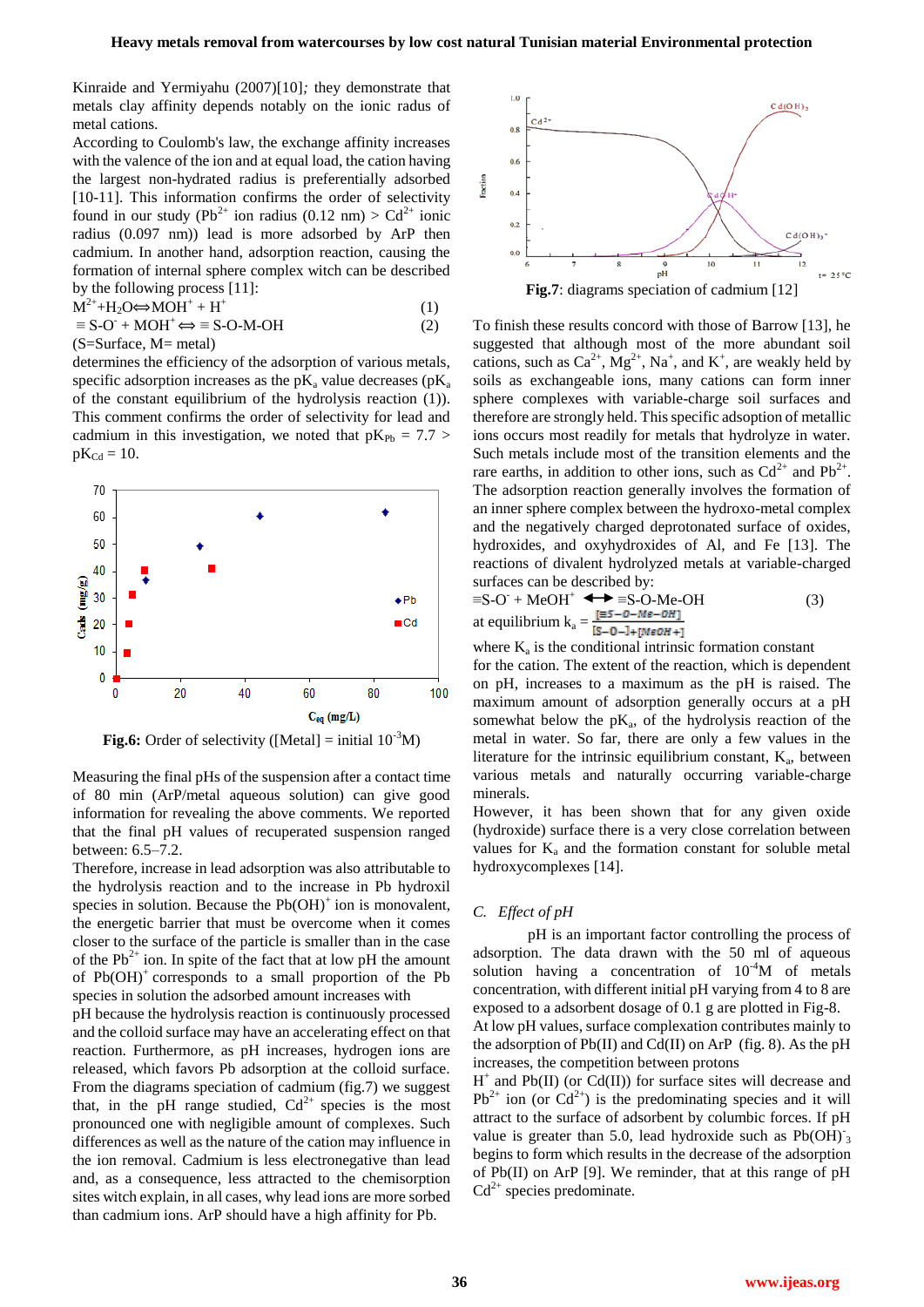# *D. Effect of adsorbent dosage*

The data drawn with the 50 ml of the aqueous solution having a concentration of  $10^{-4}M$  of metals is exposed to different dosages of adsorbent are plotted in fig.9. It is evident from fig.8 that the fraction of the metals removed from the aqueous phase increases with an increase in the adsorbent amount. Such behavior is understandable since the metal uptake capacity of the adsorbent increases as its dosage was increased. This is therefore because the number of active sites accessible for metal uptake would be more as the amount of the adsorbent increases.



*fig.8: Effect of pH on cadmium and lead removal by Na saturated bentonite ([metal]* =  $10^{4}$  *M, T* =  $20 °C$ )

*E. Analysis by transmission electron microscopy (TEM)*

MET has been used in order to determine the morphology and size of the clay particles after metal adsorption. In this paper we give only the example of Pb adsorption.

Results show that the clay sheets are less aggregated after adsorption (fig.11.b), they appear as a sticks compared with those of Na saturated bentonite (fig.11.a): sheets of

ArP seem to be united having a micrometric size. After adsorption the sticks seem to have lost their cohesion and are separated. In another hand a small individual particles

can be distinguished in the MET photography (fig.10. b), which by identification via the coupled EDAX, correspond to highly charged particles of lead (fig.10 and tabe.III). These results confirm that this kind of no cost natural material, greatly abounded in countryside, can be a great barrier to remove 90% of lead and cadmium, without any previous treatment.

Table.III : atomic percentage of major elements in ArP befor and after Pb(II) removal

|           | <b>%atomic</b>                 | <b>%atomic</b>         |  |
|-----------|--------------------------------|------------------------|--|
| éléments  | <b>Before Ph</b><br>adsorption | after Ph<br>adsorption |  |
| <b>Si</b> | 54.6                           | 55.2                   |  |
| Al        | 26.2                           | 25.3                   |  |
| <b>Mg</b> | 1.9                            | 1.8                    |  |
| Fe        | 5.5                            | 4.7                    |  |
| <b>Na</b> | 1.8                            | 0,5                    |  |
| Pb        |                                | 1.3                    |  |



*fig .10 : EDAX Spectrum of ArP after Pb(II) adsorption*



*Fig.11. Morphology of ArP befor (a) and after lead removal (b) given by TEM*